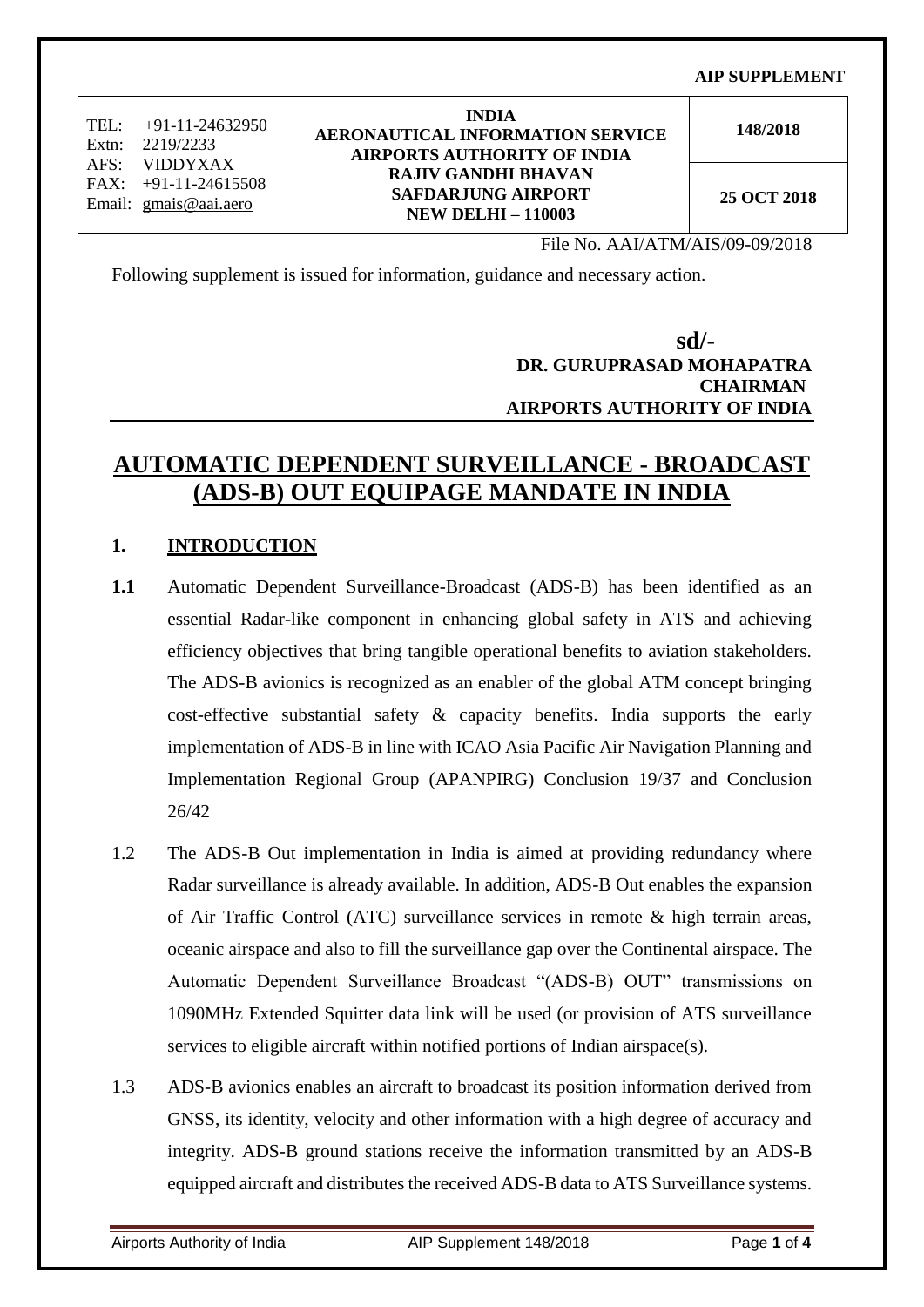## **2. IMPLEMENTATION PLAN**

- 2.1 With effect from 1st January 2019, all aircraft flying on PBN Routes in Indian continental airspace with Designators L, M, N, P. Q, T and routes A201, A347, A465. A474, A791, B211, B466. G450, R457, R460, R461, W15, W19, W20, W29, W41, W43, W45, W47, W56S/N, W67, W111, W112, W114, W115, W118, W153, at or above Flight Level 290 must carry serviceable 1090 MHz ES ADS-B transmitting equipment that has been certified as meeting the requirements mentioned in paragraph 3.0.
- 2.2 Aircraft not equipped with ADS-B would be permitted to fly on these routes below Flight level 290.
- 2.3 For all aircraft flying within the designated Indian continental airspace as referred as para 2.1, equipped with ADS-B equipages not complying with paragraph 3.0, the ADS-B equipages shall be:
- $(a)$ deactivated; or
- $(b)$ Set to transmit only a value of zero for the Navigation Uncertainty Category (NUCp) or Navigation Integrity Category (NIC) or Navigation Accuracy Category(NAC) or Source Integrity Level(SIL).

# **3. ADS-B AVIONICS EQUIPAGE CERTIFICATION REQUIREMENTS AND AIRCRAFT OPERATIONAL APPROVAL**

- 3.1 The aircraft must carry' serviceable 1090 MHz ES ADS-B transmitting equipment that has been certified as meeting:
	- $(a)$ European Aviation Safety Agency - Certification Considerations for the Enhanced ATS in Non Radar Areas using ADS-B Surveillance (ADS-B-NRA) Application via 1090 MHZ Extended Squitter (AMC 20-24), or
	- $(b)$ European Aviation Safety' Agency - Certification Specifications and Acceptable Means of Compliance for Airborne Communications, Navigation and Surveillance (CS-ACNS) Subpart D - Surveillance (SUR) (CS-ACNS.D.ADS-B), or
	- $(c)$ Federal Aviation Administration - Advisory Circular No: 20-165A (or later versions) Airworthiness Approval of Automatic Dependent Surveillance - Broadcast (ADS-B) Out Systems, or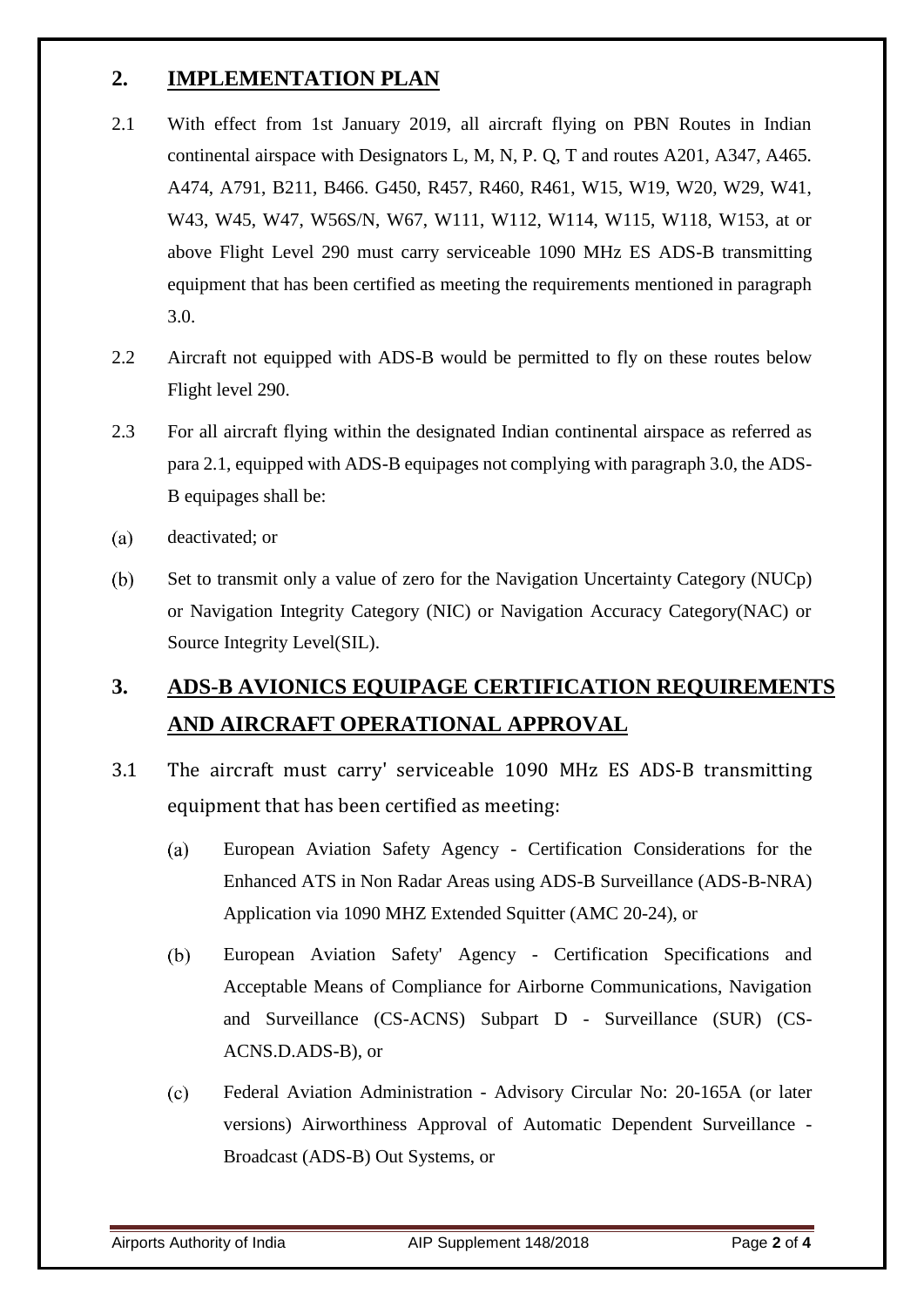$(d)$ the equipment configuration standards in Appendix XI of Civil Aviation Order 20.18 of the Civil Aviation Safety Authority of Australia.

*(Note1: The avionics equipage certification requirements specified herein supersedes the specifications notified vide. Para 6.1 of AIP SUP NO. 18/2014 and DGCA operational Circular No. 17/2014.)*

3.2 For Indian Operators, Airworthiness and Operational approval will be in accordance with the provisions of Civil Aviation Requirement Section 8, Aircraft Operation. Series 8. Part V, issue 1,  $25<sup>th</sup>$  Nov, 2014 and Operational Circular No. 17/2014.

### **4. OPERATIONAL LIMITATIONS**

4.1 Aircraft not complying with requirements specified in paragraph 3.0 will not be normally permitted to operate in the designated airspace and flight level assignments would be subjected to air traffic conditions.

### **5. FLIGHT PLANNING REQUIREMENTS**

- 5.1 Aircraft operators complying with the requirement stipulated in paragraphs 3.0 shall indicate the appropriate ADS-B designator in item 10 of the flight plan.
- B1 ADS-B with dedicated 1090 MHz ADS-B "out" capability
- B2 ADS-B with dedicated 1090 MHz ADS-B "out" and "in" capability.
- 5.2 The aircraft identification (ACID) must be accurately recorded in item 7 of the ICAO Flight Plan form. The Aircraft Identification, not exceeding 7 characters, is to be entered both in item 7 of the flight plan and replicated exactly when set in the aircraft FMS (for transmission as Flight ID) in ADS-B transmissions as follows:

Either,

 $(a)$ The ICAO three-letter designator for the aircraft operating agency followed by the flight identification (e.g. KLM511, BAW213, JAI25),

or,

 $(b)$ The registration marking of the aircraft (e.g. VTAKO, 4XBCD, OOTEK), when the call sign used in radiotelephony consists of the registration marking alone (e.g. VTAKO), or preceded by the ICAO telephony designator for the operating agency (e.g. AIR INDIA VTAKO),

*Note 2: No zeros, hyphens, dashes or spaces are to be added when the Aircraft Identification consists of less than 7 characters.*